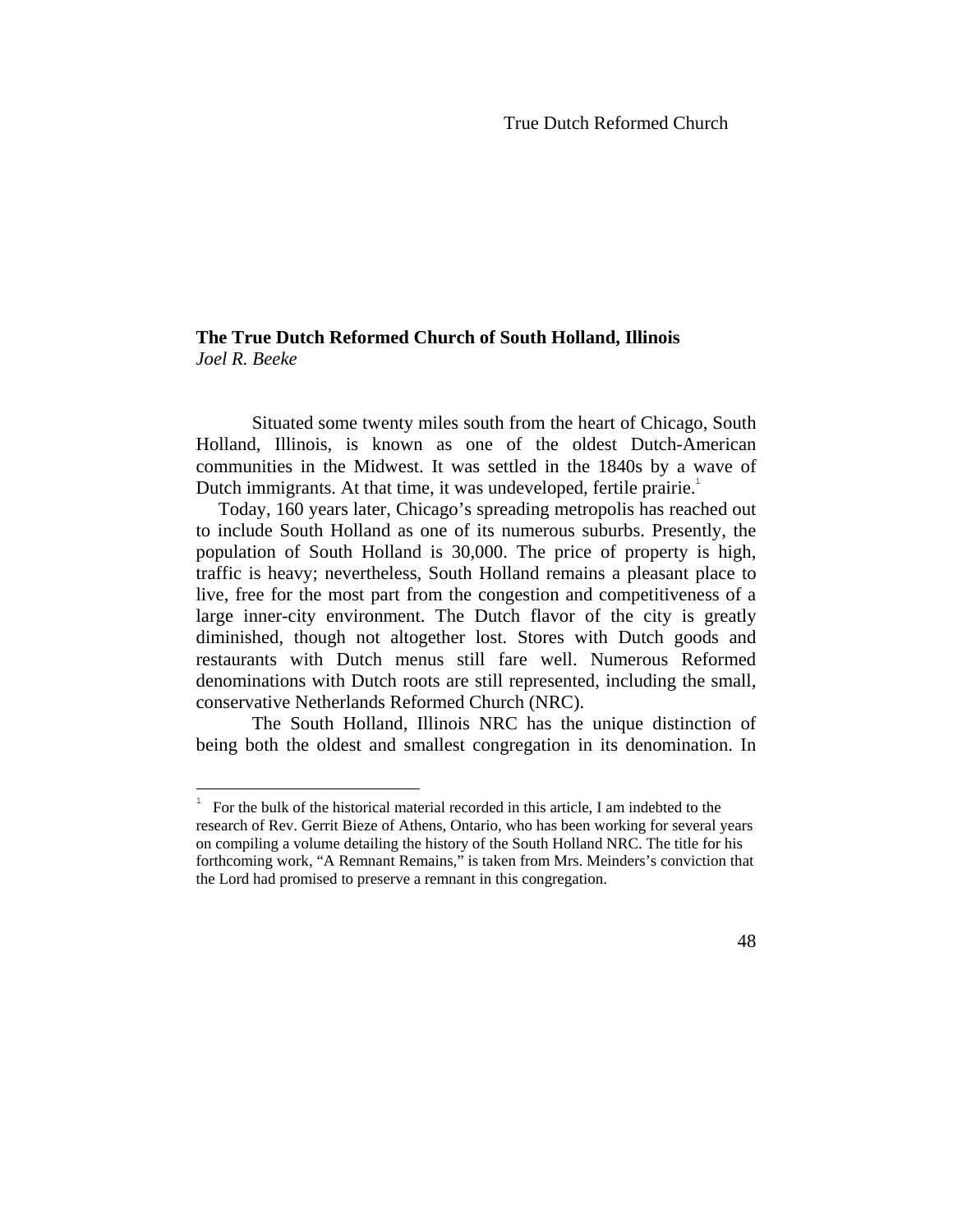this paper, I will examine its historical roots and organization (1847-65), its early years of crises (1865-74), its only long-term ministry in the person of Rev. E. L. Meinders (1874-1904), and its last century (1904- 2003), then conclude with explaining how the congregation has retained its existence for nearly 140 years.

#### *Historical Roots and Organization (1847-1865)*

To understand the beginnings of the True Dutch Reformed Church of South Holland, Illinois, we must turn to the late 1840s. In 1847, the first group of Dutch immigrants, a dozen in number, settled in South Holland. A year later, their numbers were substantially increased with the arrival of Rev. W. C. Wust, who was accompanied by thirty members of his Old Reformed Congregation. Rev. Wust organized a small Dutch Reformed congregation of fourteen families almost immediately. It was called the *Gereformeerde Kerk onder het Kruis* (Reformed Church under the Cross). In 1849, Rev. Wust organized a second congregation in a neighboring locality called Roseland, which consisted largely of fresh immigrants from the northern part of the Netherlands. Rev. Wust was an able, solidly Reformed preacher, who possessed substantial gifts in exegeting a text and bringing out its experiential truths. His labors were blessed with several conversions and the spiritual growth of believers. Sadly, however, less than twenty months after organizing these congregations, Rev. Wust returned to his former flock in Giessendam.

 Shortly after Rev. Wust returned to the Netherlands, the Roseland and South Holland flocks affiliated with Rev. A. Van Raalte's churches of western Michigan and joined the Reformed Church of America (RCA). From 1850-1855, the pulpits remained vacant in these congregations. In 1855, Rev. M. Ypma (1810-1862), minister in the Reformed Church at Graafschap, Michigan, accepted the South Holland/Roseland call. Rev. Ypma had previously served the congregations of Hallum, in the province of Friesland, the Netherlands, and Vriesland, Michigan. Like Rev. Wust, Rev. Ypma upheld the Reformed, experiential doctrines of sovereign grace, but his character was such that he did not promote peace in the congregations he served. In both congregations he had served, as well as South Holland, secessions occurred shortly after his departure.

 When Rev. Ypma accepted a pastoral call to Alto, Wisconsin, in 1861, the South Holland and Roseland congregations were in turmoil. In 1862, a

<sup>49</sup>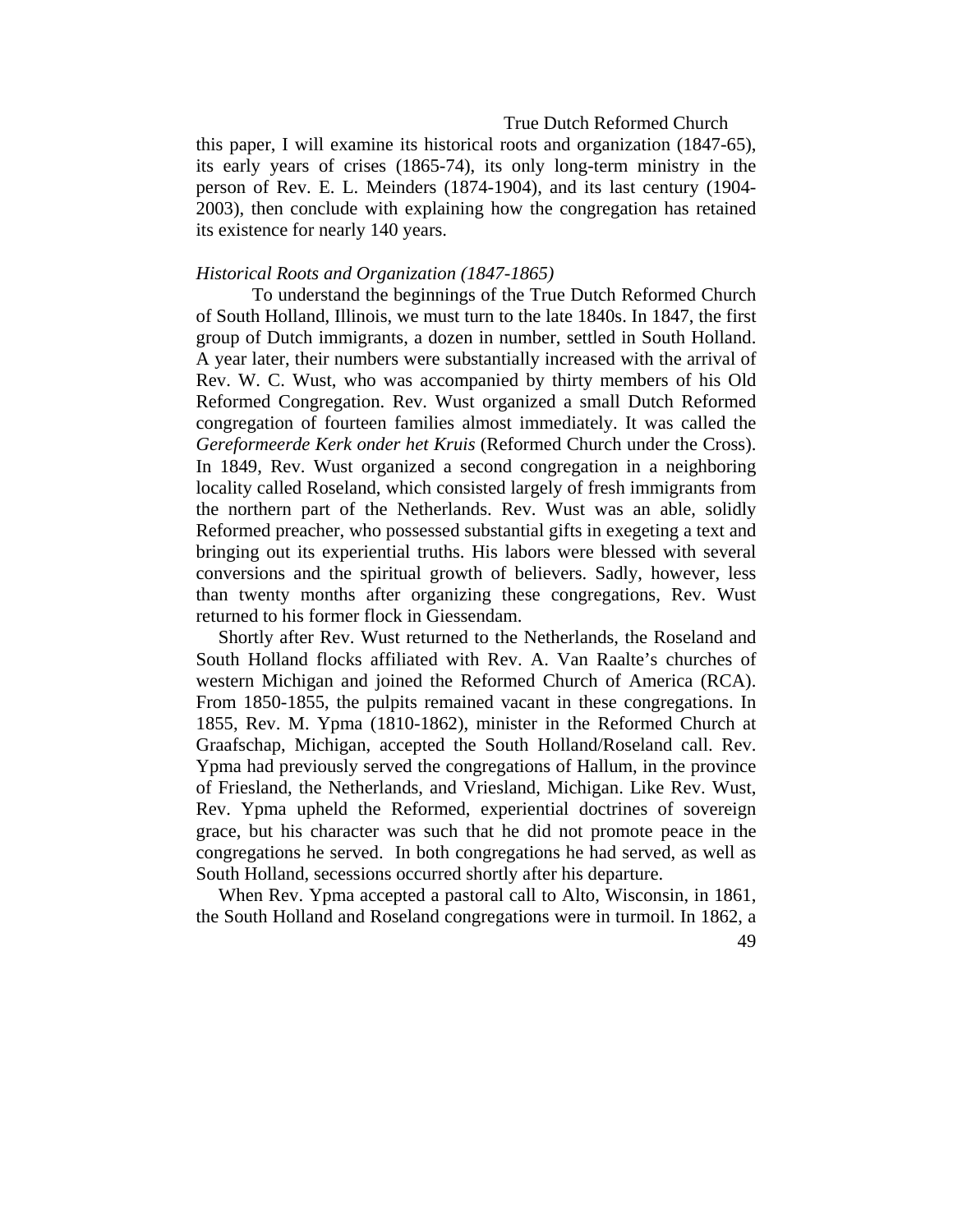difficult task came to rest on the shoulders of the congregations' third minister, Rev. S. Bolks. Rev. Bolks was converted in 1830 at age sixteen. He began speaking an edifying word at various conventicles (i.e., fellowship gatherings of children of God, popularly called *gezelschappen* in Dutch) when he was twenty. Subsequently, he felt called to the ministry and studied under Rev. Van Raalte for fifteen months before serving a congregation at Hellendoorn, province of Overijssel, for seven years. In 1847, he and the bulk of his congregation immigrated to western Michigan. He served four congregations (Overisel and Grand Haven, Michigan; Milwaukee, Wisconsin; Chicago, Illinois) before he accepted the joint pastoral call from South Holland and Roseland, Illinois.

 Though pleasant in character, Rev. Bolks reportedly had few gifts for preaching. Moreover, a substantial part of the South Holland congregation could not accept his moderate-Calvinistic preaching. As Rev. Gerrit Bieze notes, "This did not sit well with those favoring a stern Calvinism, such as Rev. Ypma's, or an experiential-style of preaching joined with a stern Calvinism such as Rev. Wust's." For these reasons, combined with a considerable number of unresolved problems left behind by Rev. Ypma, several members broke with the church already in 1862 and began meeting in various homes. Ultimately, this led to contact with several church leaders in Michigan from the True Dutch Reformed Church.<sup>2</sup> On January 27, 1865, this group was received into the True Dutch Reformed denomination and officially organized. Anthony Van Drunen was elected as elder; Arie Van Drunen and Peter De Jong as deacons. Fourteen families were received as members of the congregation with their baptized children, numbering twenty-eight professing members and thirty-five baptized members. The following Sunday nine children who had not been baptized in the recent years of conflict were baptized; hence, the church began with seventy-two members. Church services were held in the home

 $\frac{1}{2}$  $2$ The True Dutch Reformed (TDRC) denomination dates from 1857 when four congregations in western Michigan seceded from the Dutch Reformed Church. In 1880, the TDRC changed their denominational name to Holland Christian Reformed Church (HCRC); subsequently, "Holland" was dropped so that this denomination came to be known by its present name, Christian Reformed Church.

<sup>50</sup>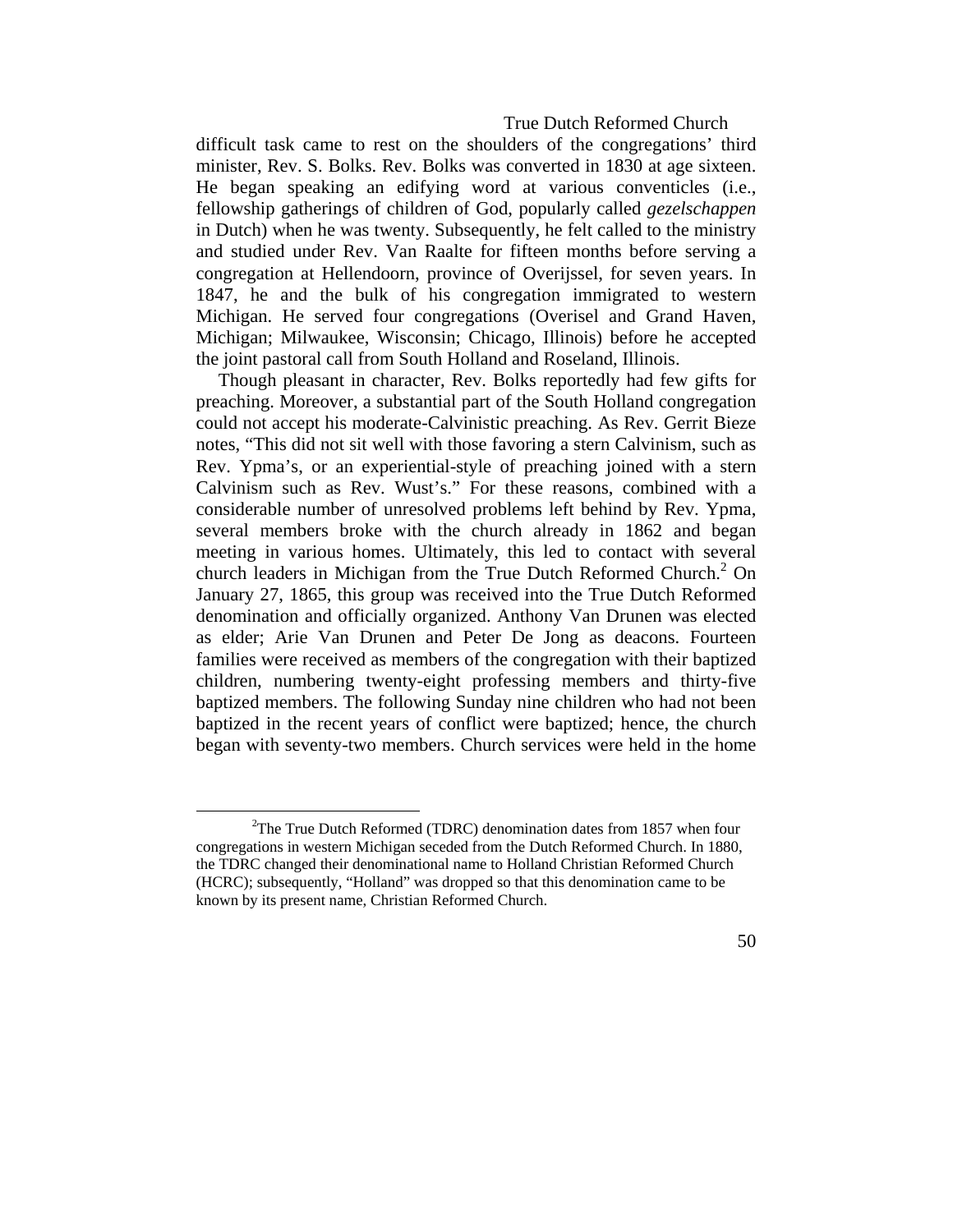of Deacon Van Drunen. Such was the birth of what we know today as the South Holland True Dutch Reformed Church that is now part of the NRC.

 In *A Brief Historical Survey*, Rev. J. Van Zweden quotes from old classical minutes the following:

The Classical meeting of the True Dutch Reformed church held on January 12 and 13, 1865 at Zeeland, Michigan has, at the request of a few members residing in Long [should read, "Low"] Prairie, Illinois, appointed and delegated a committee composed of Rev. W. H. Van Leeuwen and Elder T. [should read, "J."] De Jong of a congregation at Grand Rapids, Michigan to go there and, if possible, to organize a congregation. The aforesaid committee put forth efforts to that end on Friday, January 27, 1865 at the home of a member, Arie Van Drunen, after having heard a sermon preached by Rev. Van Leeuwen based on Psalm 89:16a.<sup>3</sup>

# *Early Years of Crises (1865-1874)*

Two weeks later, on February 13, the small congregation decided to erect their own church building. Prior to the materialization of these plans, however, their small group became considerably smaller. Only a few months after their organization, Rev. H.R. Koopman accepted a called to the Reformed Church in South Holland. Rev. Koopman was an able pastor, experiential preacher, and tender peacemaker. Most of the members of the newly organized True Dutch Reformed congregation returned to their old Reformed Church. Classical minutes for 1867 inform us that church services were no longer being held in the True Dutch Reformed congregation.

 With the departure of Rev. Koopman in 1867 to Pella, Iowa, and the arrival of Rev. A. Zwemer in 1868 as pastor of the South Holland Reformed Church, the South Holland True Dutch Reformed Church began to meet again. Immigration and internal growth added to their numbers quite rapidly so that by 1869 they were of sufficient size to be able to support a minister. The first trio presented consisted of Rev. E. L. Meinders of Steamboat Rock, Iowa, Rev. J. Schepers of Chicago, and

 $\frac{1}{3}$ John Van Zweden and G. Henry Kersten, *A Brief Historical Survey,* 83.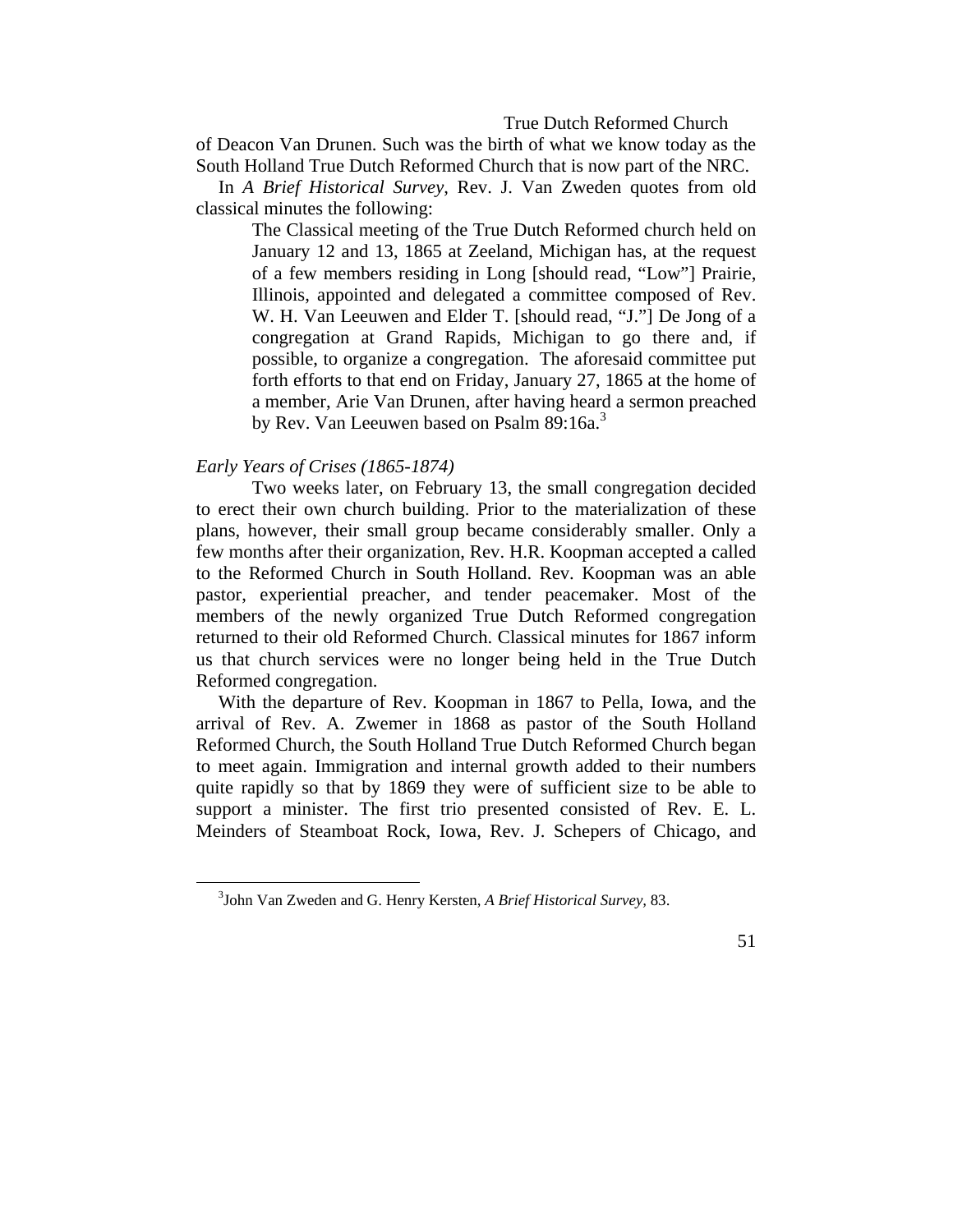Rev. H. R. Koopman of Pella, Iowa. Rev. Koopman received the call but declined.

 Great strife prevailed in these early years (1868-1871). Consistory minutes record numerous examples of discipline. Near the end of 1871, the moderator, Rev. F. Hulst, finally persuaded the consistory of two elders and two deacons to lay down their respective offices in order to allow the congregation to elect a new consistory. Remarkably, in a free vote the congregation elected the same four men back into their identical offices! Nevertheless, this proved to grant some return to stability.

 In 1872, the congregation called Rev. F. Hulst, Rev. H.R. Koopman, and Rev. H. Fryling, all of whom declined. In 1873, Rev. Fryling declined a second call. The pastorless flock again encountered discipline cases and strife. Under God's blessing, the able assistance of Rev. Hulst preserved the flock from further divisions.

 On December 18, 1873, a pastoral call was extended to Rev. E. L. Meinders, who accepted the call and would remain with the South Holland flock for the remainder of his life.

# *Rev. E. L. Meinders (1874-1904)*

Ede L. Meinders (1827-1904) was a German by birth. His Godfearing parents schooled him in the principles of the old Reformed faith. In his youthful days, he read much of Rev. H. De Cock and others who maintained "the old paths" of the Reformers and the *Nadere Reformatie.*  He was brought to conversion in 1854 at age twenty-seven.

 In 1857, Meinders immigrated to America. He settled among friends and relatives in Ridott, Illinois, during a time of revival in which several persons were remarkably converted—two of whom would later become his wives. He worked for three years as a farm laborer in the area, and experienced much blessing for his own soul. During this period, he experienced personal assurance of faith that Christ was his Savior.

 Not long after this, Meinders felt called to the ministry. In 1860, he was given permission by the consistory of the Reformed Church at Ridott to speak an edifying word as "evangelist-exhorter" among Ostfrisians living near Whiterock, Illinois, some thirty miles south of Ridott. The Lord blessed these labors so that two additional churches could be organized in the area after several years. In the meantime, Meinders was called as exhorter to a larger group of Ostfrisians in the area of Forreston, Illinois.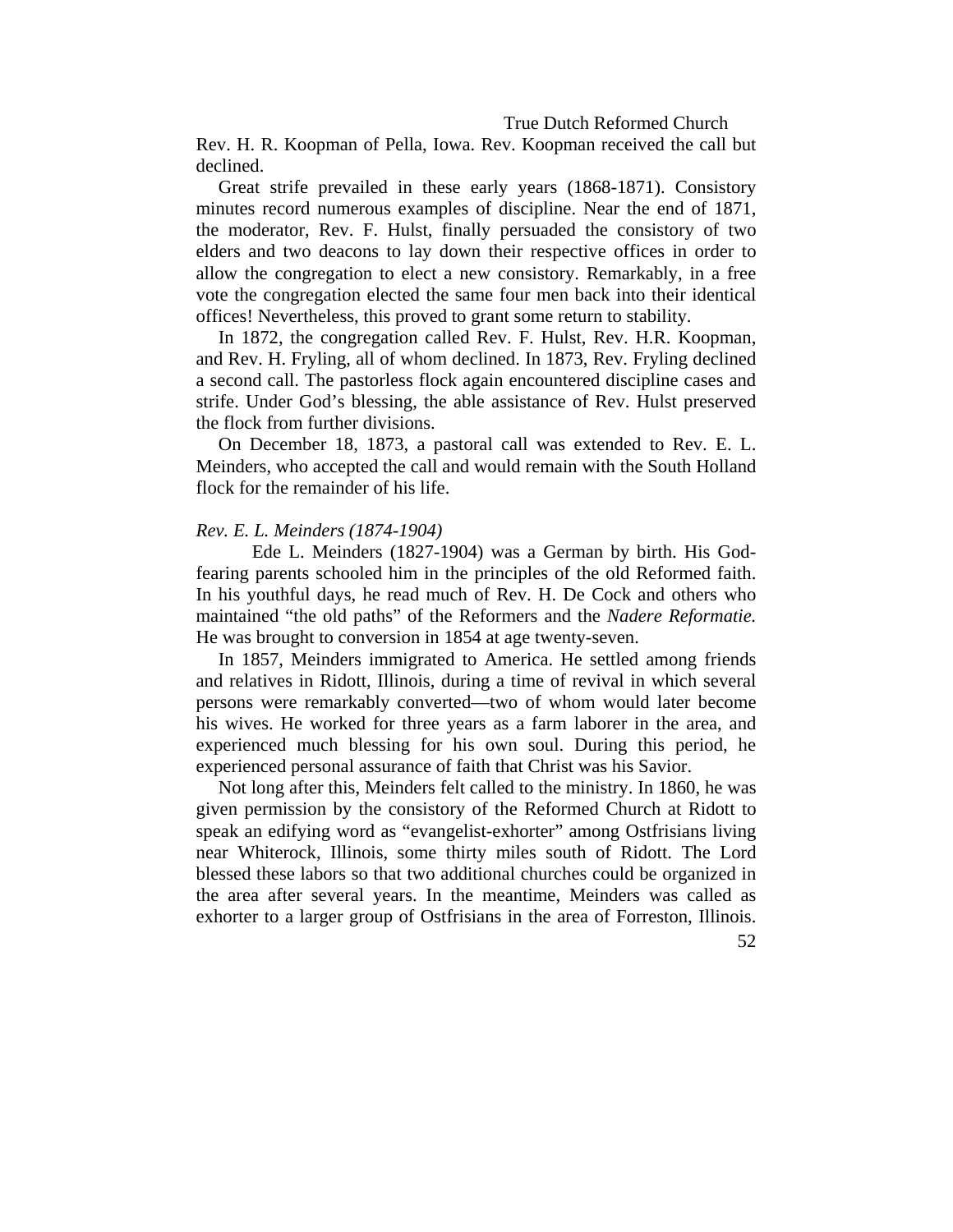This group, organized in 1861, contained a wide variety of parishioners, including some who favored conventicles over preaching and others who were of a liberal Reformed mentality or who had become Baptists. Within two years, this group split and then split again. Meinders was accused of being a "trouble-maker." Finally, matters were brought to a Milwaukee classical gathering in 1864, which advised that Meinders leave the Forreston area. One minister in particular accused him of being too Calvinistic and "the boldest man I have ever known"!

 Meinders's supportive group at Forreston, who loved such *oude schrijvers* ("old writers") as Brakel, Comrie, and Smytegelt, could not accept the decision of the Milwaukee Classis. Hence, they seceded to form a so-called "Old School" Presbyterian Church, then decided to collect sufficient funds to send Meinders to Dubuque Seminary, the theological school of the Old School Presbyterians. Due to the arrival of many students who were not sufficiently prepared for theological studies, Dubuque was organized on a three-tier level: a preparatory division, a college, and the actual theological school. Meinders, however, was admitted directly into the theological school. From 1864-1867, he studied biblical languages and Reformed theology at Dubuque, while speaking an edifying word on Sundays to his supporters in the Forreston area.

 During the last summer of his theological studies, Meinders was sent to labor in the area of Steamboat Rock, Iowa. This congregation was officially organized as a Christian Reformed Church (CRC) in November of that year, at which time candidate Meinders was called, despite considerable opposition. He accepted the call and was ordained into the ministry on January 9, 1868.

 At that time, the Christian Reformed Church had only sixteen organized congregations and eight ministers; Rev. Meinders was the only one who had formal theological training. Regarded as a highly educated minister (he knew German, Dutch, and English in addition to Hebrew and Greek), it was inevitable that Rev. Meinders would be called to exercise a variety of leadership positions in the young Christian Reformed denomination. Moreover, he also penned numerous articles and several sermons in his early years of ministry.

 Rev. Meinders remained in Steamboat Rock for six years. Here he married his first wife in 1868, Hilke Bode, a God-fearing, twenty-nine year old widow who had one child. After only eight weeks of marriage,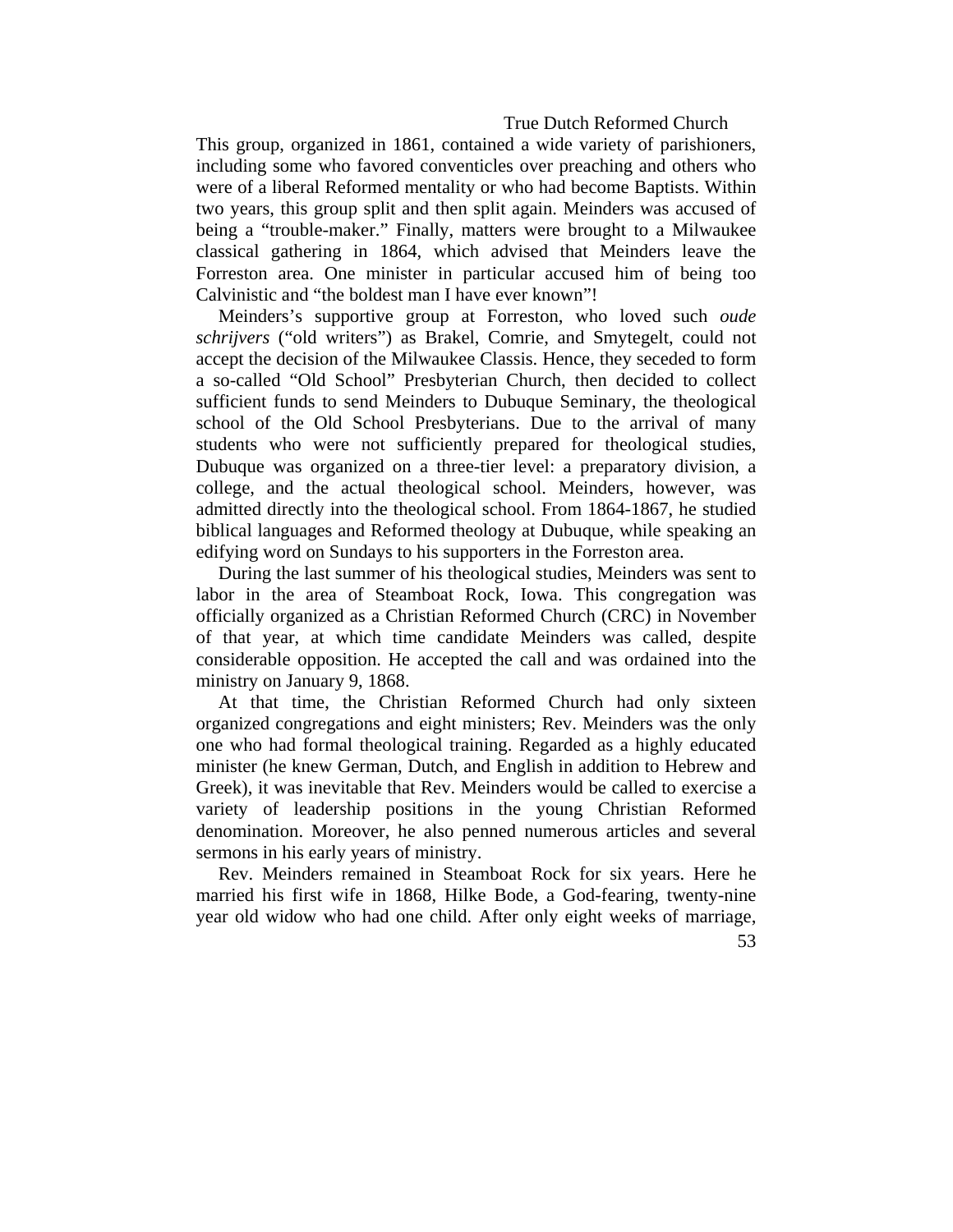his young bride died from injuries sustained in being thrown off a wagon when its driver lost control of his horses. Rev. Meinders conducted his own wife's funeral. Despite battling depression, the Lord enabled him to press forward, and used his affliction to deepen his spiritual exercises. He would later write a series of articles on the life of his late wife for *De Wachter*.

 Seventeen months later, he married his second wife, a God-fearing, thirty-seven year old single, Geertje Peterson. This marriage also saw great affliction. One year after their union, Mrs. Meinders had a stillborn daughter. Two years later, she bore a son who lived only a few minutes. Though Mrs. Meinders lived for seventeen more years, her health was permanently broken. Nevertheless, throughout these years she remained a continual support to her husband in spiritual and church matters. Her experiences, penned near the end of her life and published by her husband two years after her death, have been translated into English as *The Memory of the Just: A short description of the life and blessed death of Mrs. Geertje F. Meinders*.

 Rev. Meinders was installed in the South Holland True Dutch Reformed Church on March 15, 1874. The first year of his ministry in South Holland was one of the most blessed of his life. God's people were fed, peace was finally established in the consistory, the little flock nearly doubled in size, a new parsonage and church building were erected (still used today, 128 years later), he published his first major book (*Het*  Kongingrijk van Jesus Christ, based on Genesis 49:10),<sup>4</sup> and the congregation gave its approval to commence with a Christian school! Since the need for Christian education had been deeply felt, plans were laid, and the membership voted to accept the proposal of constructing a building for \$350 to \$400. In the end, however, the consistory decided that the establishment of a Christian school would be beyond the congregation's financial capabilities. One wonders what might have been if the consistory continued to pursue the congregation's decision regarding Christian education.

 The congregation of South Holland experienced its most profitable time numerically, and perhaps also spiritually, during the first twelve years

 <sup>4</sup> Holland, Mich.: Hoogesteger & Mulder, 1875.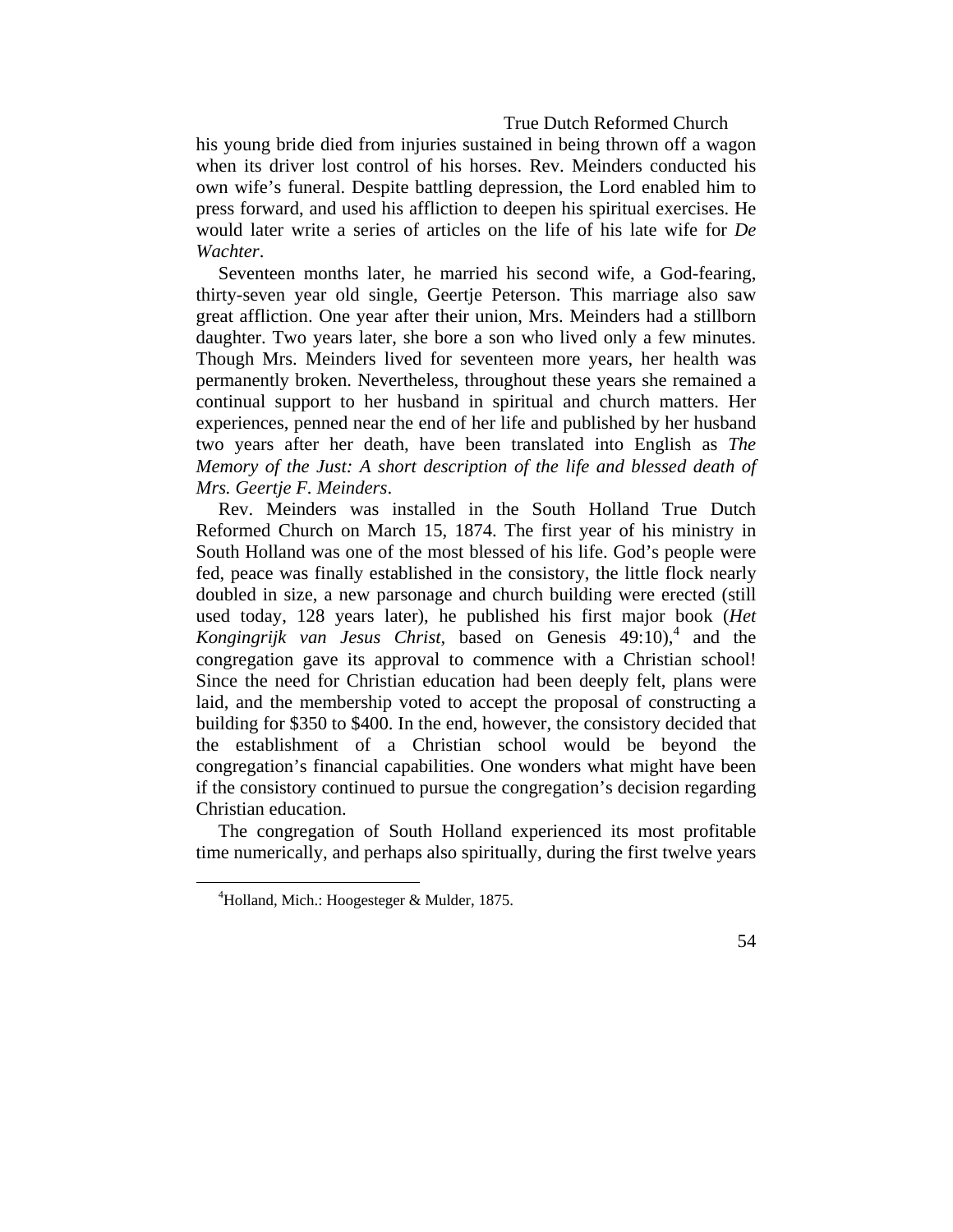of Rev. Meinders's ministry there (1874-1886). The congregation grew to its maximum size in 1883 when it numbered 250 members; 1882 and 1883 were also said to be years of special spiritual blessing.

 Nevertheless, these years were not without heartaches for Rev. Meinders. Doubts about his own state in grace began to plague him afresh. Signs of departure from Reformed orthodoxy in the Christian Reformed Church deeply troubled him. He took up his pen and engaged in debates with the editor of *De Wachter* for implying universal salvation and with Rev. L. J. Hulst on the subjects of preaching and supralapsarianism. He opposed the admission of Rev. J. I. Fles to the Christian Reformed Church ministry on the grounds that he taught pre-millennialism, and he opposed Rev. W. R. Smidt for advocating the introduction of hymn-singing in the churches.

 All of this led to the secession of Rev. Meinders and the South Holland True Dutch Reformed Church from the Christian Reformed Church in 1886. After South Holland voiced six concerns at the Christian Reformed Synod on June 11, 1886, and felt that none of them were satisfactorily answered, Rev. Meinders spoke to Synod: "It grieves me to have to leave; I cannot remain in good conscience; I would have preferred to remain in the church. My prayer is that the Lord of the church may bring you back to the old points of view." His accompanying elder, brother Meeter, agreed with him. After shaking hands with all the delegates, Rev. Meinders and Elder Meeter left Synod and the Christian Reformed Church.

 On behalf of the consistory, Rev. Meinders wrote a forty-five page booklet defending their secession, entitled "Apology and Secession" [*Apologie en Afscheiding*], and dialogued with his opponents scores of times throughout the 1880s in the pages of *De Grondwet*. 5 The secession continued to deeply grieve Rev. Meinders; he had no desire to live in isolation. As an independent minister, Rev. Meinders engaged in many efforts from 1886 to 1891 to establish fellowship with other independent

 $\frac{1}{5}$ The full title is *Apologie en Afscheiding door de Ware Hollandsche Gereformeerde Gemeente te South Holland, Ill., van de Holl. Christ. Geref. Kerk in Noord Amerika* (*De Grondwet* (Holland, Michigan, 1887). I wish to thank Robert Swierenga for sending me copies of the numerous articles from *De Grondwet* of Meinders's writings and reactions to them.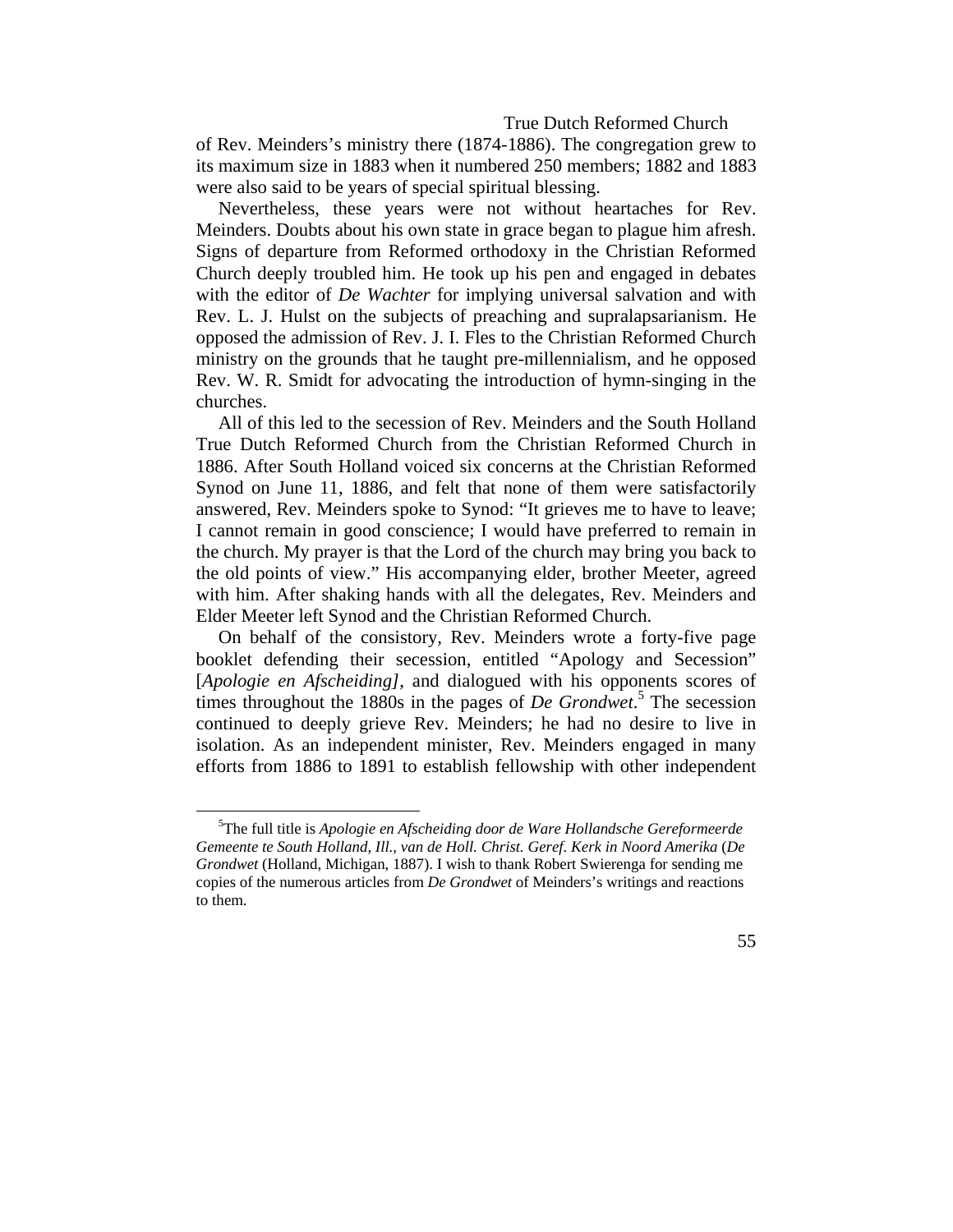ministers or congregations, most of which proved to be fruitless at best and disappointing at worst. Moreover, during these years, his own church membership began to decline, most of which returned to the Reformed or Christian Reformed churches. In 1886, the congregation had 226 members; in 1890, 64 members, of which only 21 were professing members. How painful it must have been for him to experience that all three elders who had seceded with him in 1886 returned to the Christian Reformed Church!

 In 1891, in the midst of this increasing isolationism, Rev. Meinders's supportive helpmeet was taken to glory. That year marks the commencement of his twilight years. Though his pen was still active, for he published two volumes of sermons on the Heidelberg Catechism (1897), the last fourteen years of his life (1891-1904) were lonely ones. A few parishioners remained faithful and loving to the end, but Rev. Meinders sorely missed fellowship with other ministers and acquaintances from former years. Moreover, due to age and weakened health, he had to lay down his pastoral office in 1900. Before he died, he willed his extensive theological library to Calvin Theological Seminary, where numerous old and valuable volumes with his imprint still grace the shelves. Little did Rev. Meinders realize that God would spare his little flock throughout the tumultuous twentieth century, preserving, as his wife had predicted, a remnant to fear His worthy Name.

# *The Last Century (1904-present)*

After Rev. Meinders's death, the congregation received only occasional preaching services. Preaching services increased slightly when the congregation united itself with the newly-organized Netherlands Reformed denomination in 1909. Ministers who regularly served the South Holland congregation during their first decade of belonging to the NRC included Rev. G. J. Wolbers, Rev. C. Densel, Rev. C. Van Adrichem, Rev. H. A. Minderman, Rev. A. Van Dyke, and Rev. J. C. Wielhouwer.

 Leadership from 1904 to 1960, however, rested largely in the hands of capable elders who conducted reading services. K. R. De Jong served as leading elder from 1909-1928; F. R. Boerhave, from 1928-1936; A. De Groot, from 1937-1949; J. Schaap, from 1950-1958; H. Lanting, from 1959-1960. Consistory minutes reveal that a total of sixteen men have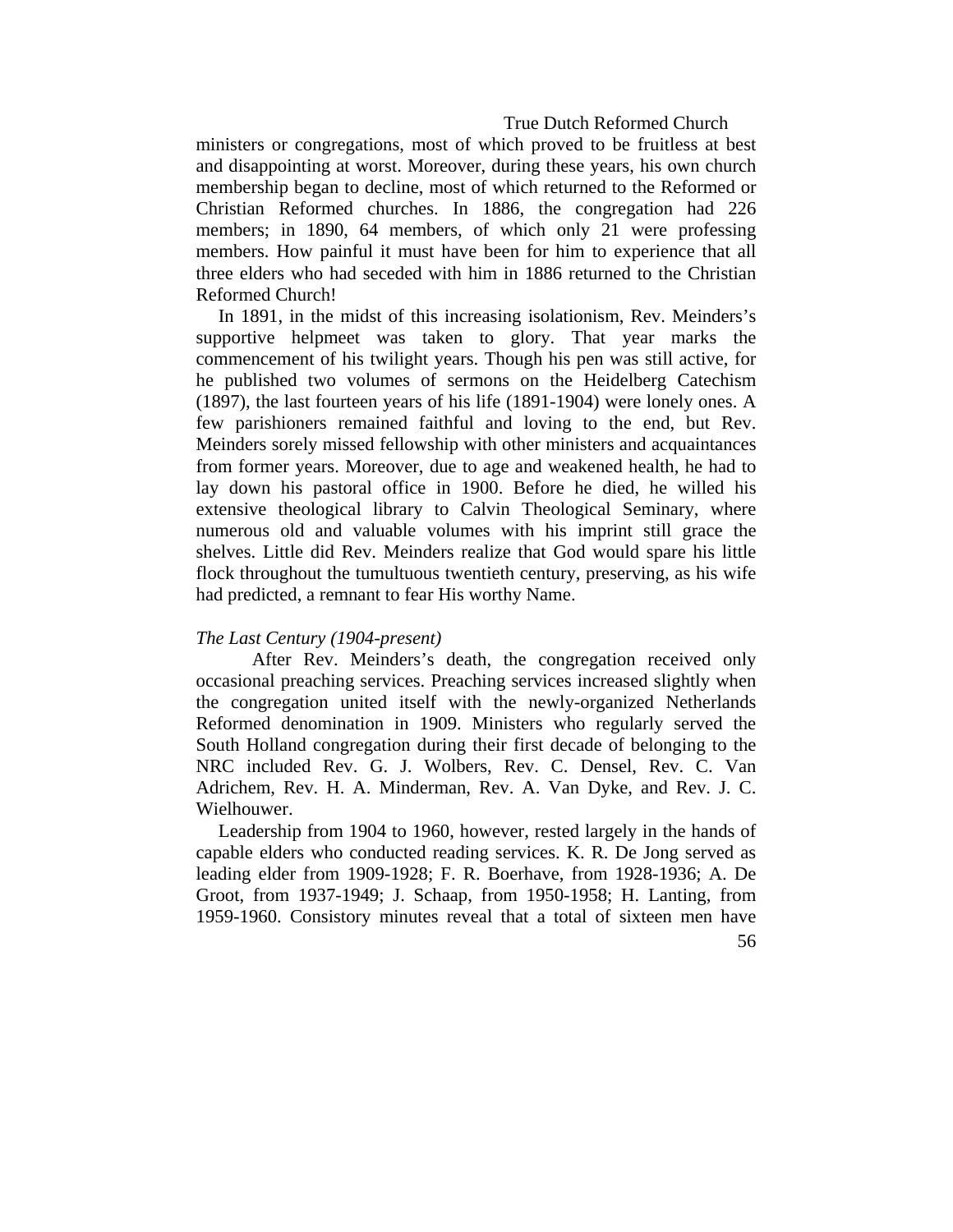served in the office of elder, and seventeen in the office of deacon, throughout the congregation's history.

 Since 1960, the church has had no office-bearers, but has come under the supervision of the Grand Rapids NRC. Assistance has been provided throughout those years by informal leaders in the group, including A. De Young (1960-1972); C. Kikkert (1972-1980); J. Witvoet, Sr. (1972-1987), and J. Witvoet, Jr. (1987- ).

 Rev. W. C. Lamain of Grand Rapids served the church regularly, often once a month, from 1947 to 1984. During many of these years, taped sermons of NRC ministers were listened to on Sundays as no one could be found who was willing to lead the worship services. Though this still transpires during winter months, elders from the Grand Rapids congregation take turns serving the South Holland group for approximately eight months each year with reading services and catechism instruction each Sunday. Since the death of Rev. Lamain, Rev. H. Hofman (1984-1986), Dr. J. R. Beeke (1986-1993), and Rev. C. Vogelaar (1996-), have served as moderators.

 Presently, NRC ministers and theological students serve the South Holland group on weekday evenings several times each year. Preaching services on Sunday remain rare—at most, one or two times a year.

 Despite the miles and time involved in each trip, elders and ministers still do these labors with love. Something of this love is evident in the words of Rev. Lamain:

During the years that I have been in Grand Rapids, I often made the 180-mile trip to South Holland. Once while preaching to only about twenty people there, and having just heard that at that time Billy Graham was preaching to crowds as large as 60,000 in Rotterdam, I felt so discouraged and sorry for myself. But as I stood there behind the lectern, the Lord came over powerfully with the words: "Thou hast been faithful over a few, I will make thee ruler over many" (Matt. 25:21). Then the fact that there were so few people simply fell away, and the Lord gave an opening to speak His Word.

 On December 17, 1989, the South Holland congregation was humbled to witness the confession of faith of five persons, and the baptism of two adults and two children. Attendance at church services remains small at